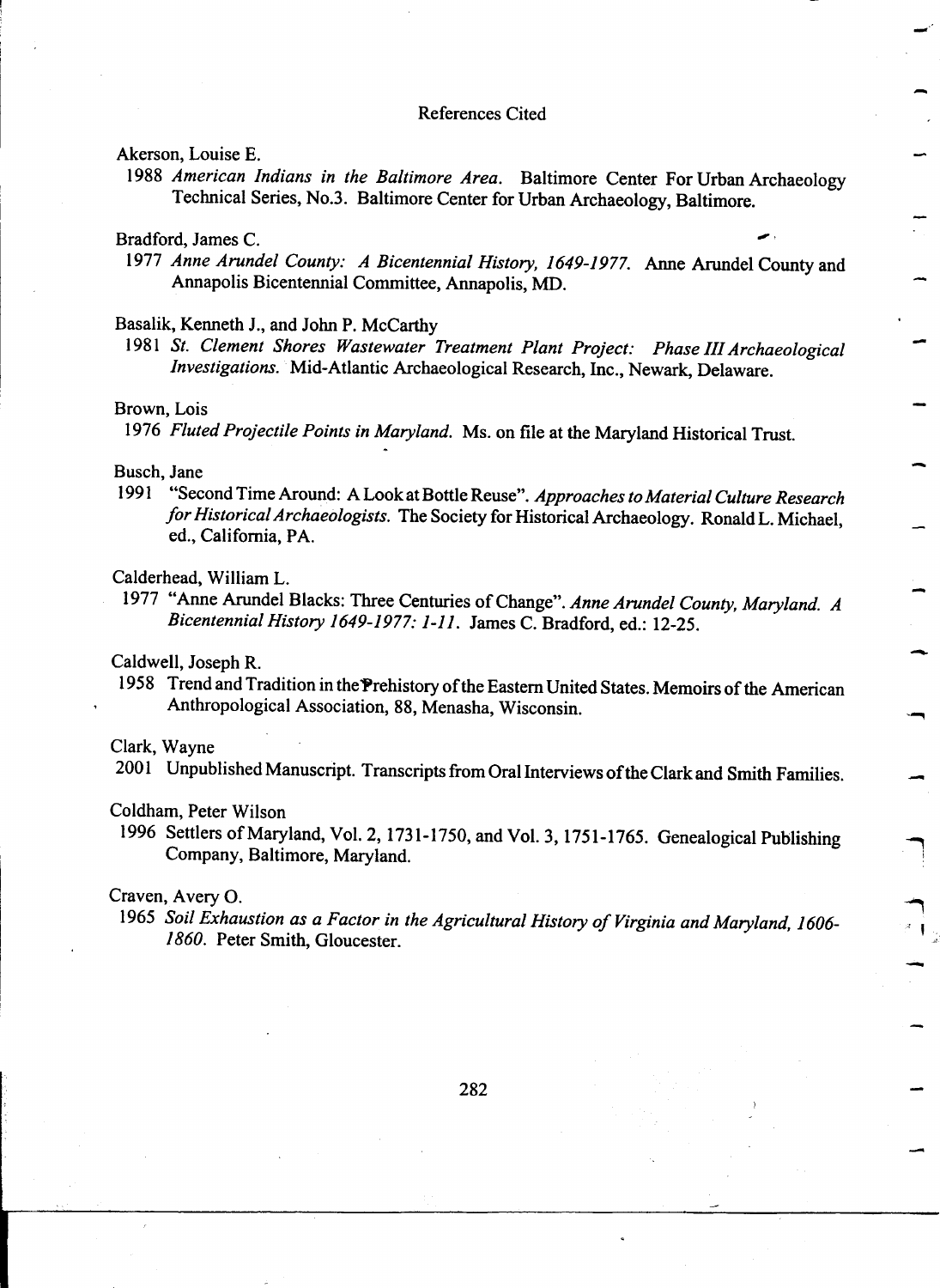Cunningham, Isabel Shipley

-,

- n.d. "Peter Gambrill's Church, now St. Mark's United Methodist Church". Unpublished typescript in the collection of the Anne Arundel County Historical Society.
- 1999a "A Glimpse of Local Roads in the 19<sup>th</sup> Century". Anne Arundel County History Notes. Vol. f;'" . 30, No. 2:3-4. Anne Arundel Historical Society, Linthicum, MD.
- 1999b "Windows to the Past: Burton Kelbaugh's Recollections of Ridge Road". Anne Arundel  $\Box$ 
	- 1999c "Windows to the Past: Ridge Road c. 1940. Recollections of H. Burton Kelbaugh-Part II". Anne Arundel County History Notes. Vol. 30, No. 3:3-4, 9-11.
	- 2000a "The Smith Farm Survives Mid-Century Agricultural Decline". Anne Arundel County History Notes. Ann Arrundell County Historical Society, Linthicum, MD.
	- 2000b"The Smith Farm Survives Mid-Century Agricultural Decline-Conclusion". Anne Arundel County History Notes. Ann Arrundell County Historical Society, Linthicum, MD.

#### Curry, Dennis C. and Carol Ebright

1989 Ridgetop Archaic Sites in the Mid-Atlantic. Paper presented at the Joint<br>Archaeological Congress Baltimore Maryland

#### Dent, Richard J.

1985 Amerind Society and the Environment: Evidence from the Upper Delaware Valley. In Shawnee Minisink, Charles McNett, editor. Academic Press, New York.

#### Ebright, Carol A.

1992 Early Native American Prehistory on the Maryland Western Shore: Archeological Investigations at the Higgins Site. Maryland State Highway Administration, Project for the Maryland State Raikoad Administration.

#### Feest, Christian

1978 Nanticoke and Neighboring Tribes. In Handbook of North American Indians, Vol. 15, Northeast. Bruce G. Trigger, Volume Editor. Smithsonian Institution, Washington, D.C.

#### Fitting, Robert E.

1978 Regional Cultural Development, 300 BC to A.D. 1000. In Handbook of North American Indians, Vol. 15, Northeast. Bruce G. Trigger, Volume Editor. Smithsonian Institution, Washington, D.C.

Funk, Robert E.<br>1978 Post-Pleistocene Adaptations. In Handbook of North American Indians, Vol. 15, Northeast. <sup>~</sup>Bruce G. Trigger, Volume Editor. Smithsonian Institution, Washington, D.C.

#### Garrow, Patrick H.

...,..

1982 Archaeological Investigations of the Washington, D.C. Civic Center Site. Soil Systems, Inc., Marietta, GA.

 $\overline{283}$ 

- ~- - .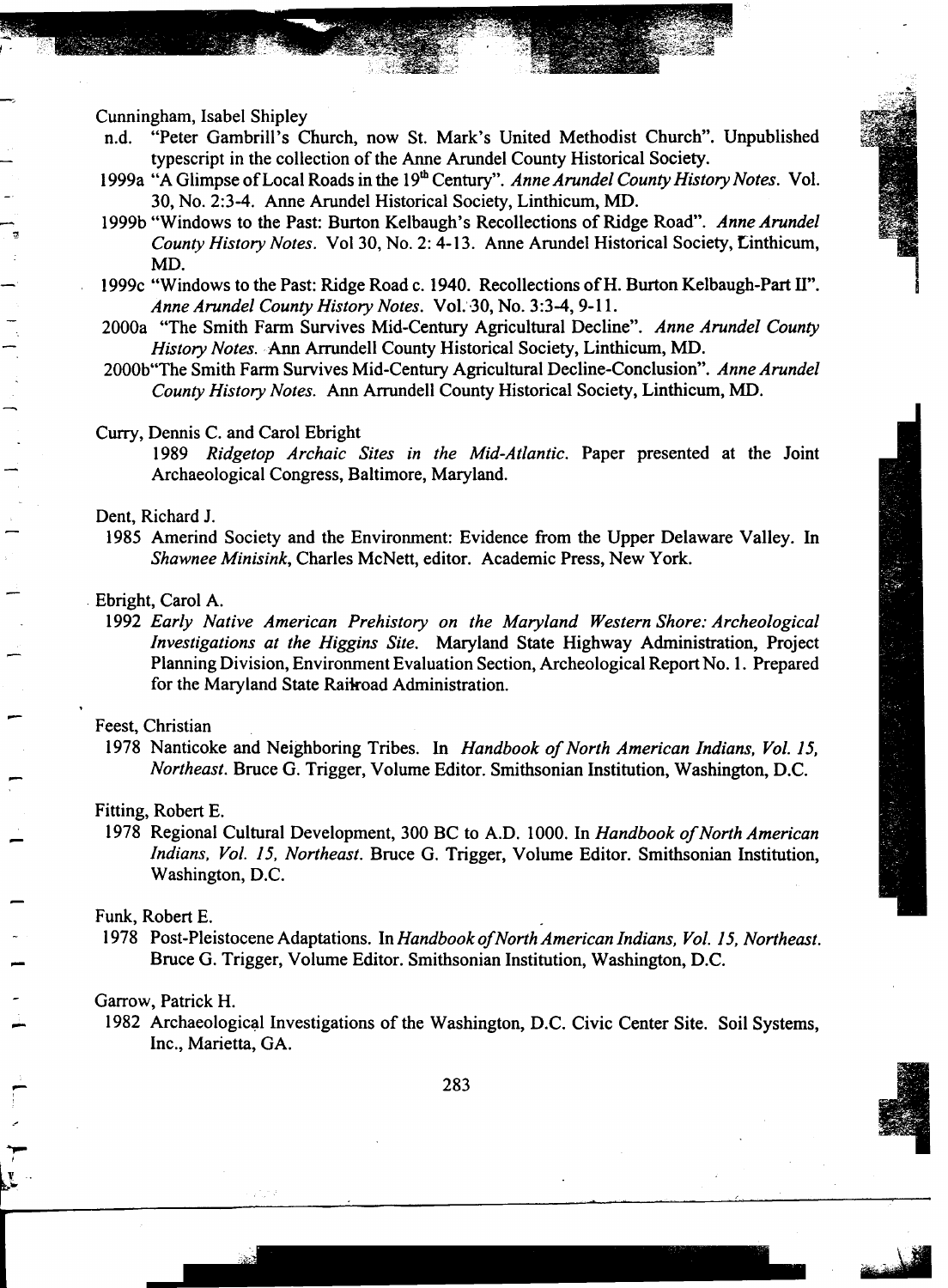Garrow, Patrick H., and Thomas R. Wheaton, Jr., Editors.

1986 Oxon Hill Manor Archaeological Site Mitigation Project. Garrow and Associates, Inc., Atlanta, GA.

~

-,'  $\cdot$  "  $\cdot$  .

--

 $\overline{\mathcal{X}}$ ~ ,~

-*'.*1 in the second contract of the second contract of the second contract of the second contract of the second contract of the second contract of the second contract of the second contract of the second contract of the s

Gretler, David J., George L. Miller, Wade P. Catts, et al.

1996 Marginal Farms on the Edge of Town: Archaeological Investigations at the Moore-Taylor, Benjamin Wynn (Lewis-E), and Wilson-Lewis Farmsteads, State Route 1 Corridor, Kent County, Delaware. University of Delaware. Prepared for Delaware Department of Transportation.

Haywood, Norman A.<br>1992 Phases II and III Cultural Resources Report on the Resolution Trust Corporation's Housing Development on Arundel Ridge in Anne Arundel County, Maryland. Cultural Resources Division, 3D/Environmental Services, Inc., Alexandria, VA.

#### Hopkins, Joseph W., and Tery Harris

1997 Phase II Archeological Investigations at the Reichlin Tract and Site 18CR238, Carroll County, Maryland. Joseph Hopkins Associates, Inc., Baltimore, MD.

Hopkins, Joseph W., Tery Harris, Marta Rottweiler, and Robert Horne

2000 Phase I and Phase II Archeological Investigations for the Maryland Aviation Administration in the Vicinity of Hanover, Maryland, Anne Arundel County. Joseph Hopkins Associates, Inc. Baltimore, MD.

Hudson, Charles

1976 The Southeastern Indians. The University of Tennessee Press, Knoxville.

#### Humphrey, Robert L. and Mary Rlizabeth Chambers

1985 Ancient Washington: American Indian Cultures of the Potomac Valley. With an afterword by Stephen R,. Potter. G.W. Washington Studies, No.6, George Washington University, Washington, D.C:

#### Jourdan, Elise Greenup

1993 Early Families of Southern Maryland, Vol.2. Family Line Publications, Westminster MD.

#### Kirby, Robert M. and Earl D. Matthews

1973 Soil Survey of Anne Arundel County, Maryland. United States Department of Agriculture, Soil Conservation Service and the Maryland Agricultural Experiment Station. -

#### Magid, Barbara ed.

1990 Alexandria Archaeology Artifact Code Book. Alexandria Archaeology Publications Number - 11. Alexandria Archaeology, Alexandria, VA.

#### McGrain, John W.

1980 Grist Mills in Baltimore County, MD. Baltimore County Library, Towson, MD.

 $284$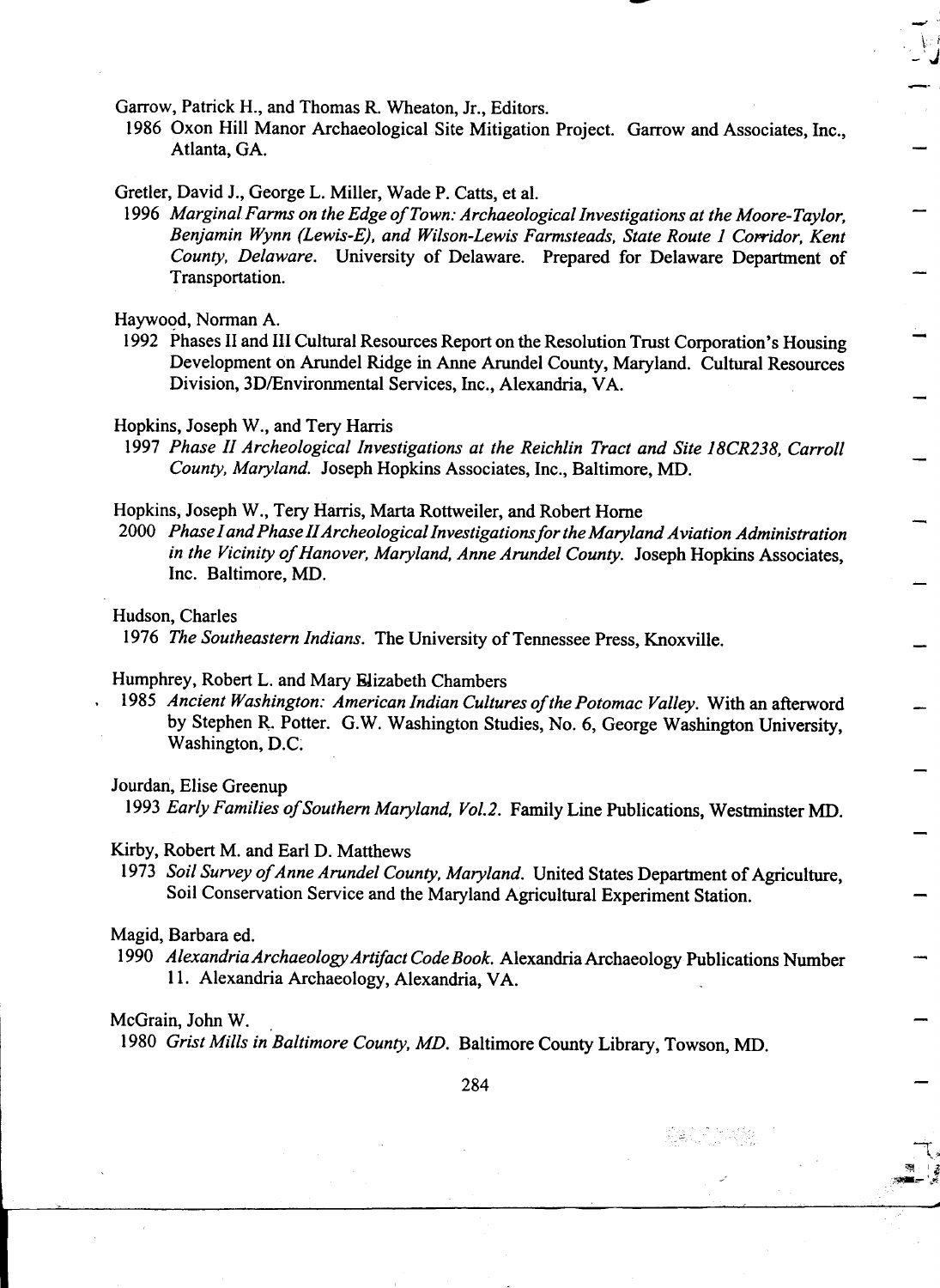1990 An Agricultural History of Baltimore County, MD. Private Printing, Accent Printers, Perry Hall, MD. Copy on file in the Maryland Room, McKeldin Library, University of Maryland, College Park.

#### McNett, Charles W. (ed.)

1985 Shawnee - Minisink. Academic Press, New York.

McWilliams, Jane

'"  $\overline{r}$  $\mathcal{L}_{\text{max}}$  $\frac{1}{2}$ 

~

1977 "Land and People". In Anne Arundel County, Maryland. A Bicentennial History 1649-1977: 1-11. James C. Bradford, ed. Anne Arundel County and Annapolis Bicentennial Committee. Annapolis, Maryland.

,.

Miller, George L.

- 1974 "A Tennant Farmer's Tableware: 19<sup>th</sup> century from Tabb's Purchase". *Maryland Historical*<br>Magazine, No. 69: 197-214.
	- 1991a "Classification and Economic Scaling of 19<sup>th</sup> Century Ceramics". Approaches to Material Culture Research for Historical Archaeologists. The Society for Historical Archaeology.
		- 1991b" A Revised Set of CC Index Values for Classification and Economic Scaling of English Ceramics from 1787 to 1880". Approaches to Material Culture Research for Historical Archaeologists. The Society for Historical Archaeology. Ronald L. Michael, ed. California, PA.
		- 1993 "Some Thoughts on Classification of White Earthenware". Council for Northeast Historical Archaeology Newsletter No. 26, November 1993.
		-
		- Miller, George L. and Robert R. Hunter, Jr.<br>1994 "English Shell Edged Earthenware: Alias Leeds Ware, Alias Featheredge". 35th Annual Wedgewood International Seminar.

## Miller, George L. and Catherine Sullivan

1991 "Machine-Made Glass Containers and the End of Production for Mouth-Blown Bottles". Approaches to Material Culture Research for Historical Archaeologists. The Society for Historical Archaeology. Ronald L. Michael, ed. California, PA.

#### Mullins, Paul R.

.

-

,

-

1988 James Madison University Archeology Research Center Ceramic Typology. James Madison University, Harrisonburg VA.

### Mumford, Willard R.

2000 Strawberries, Peas, and Beans: Truck Farming in Anne Arundel County. Ann Arrundell Historical Society, Linthicum, MD.

Nelson, Lee H.

1968 "Nail Chronology as an Aid to Dating Old Buildings". American Association for State and Local History Technical Leaflet 48, History News, Vol. 24, No. 11. Nashville, TN.

 $\mathbf{r}$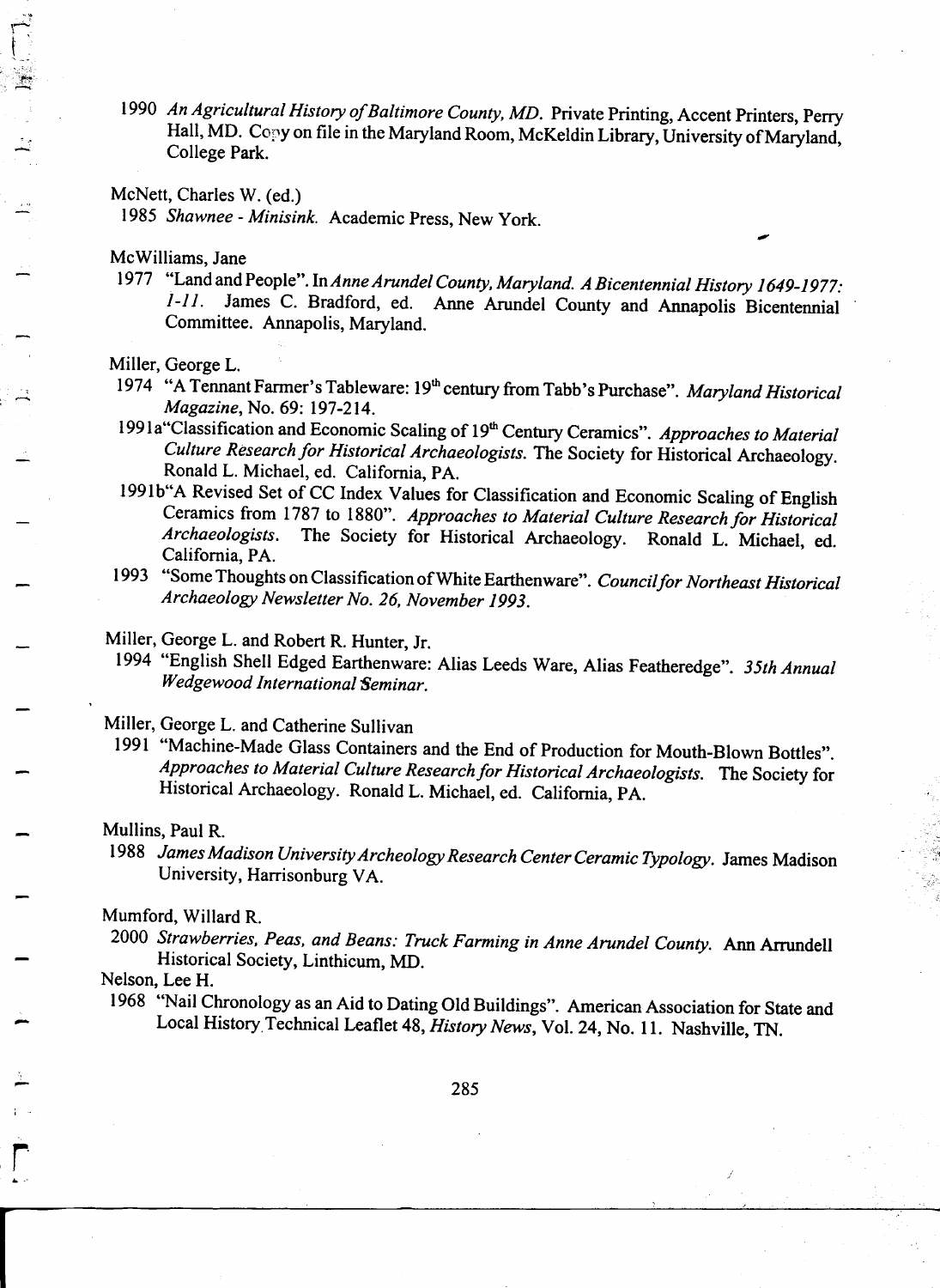Petraglia, Michael D, John Wingard, and Justin S. Patton

2001 Phase I Archaeological Testing at Jamestown on the Magothy, Anne Arundel County, Maryland. Submitted to Mandrin Construction Co., Inc., Pasadena, Maryland. On file at the Maryland Historical Trust.

-

 $\overline{a}$ 

~

-

-

,,' '. c.

bu gos

وأندمى

 $\sim$  ,  $\sim$  ,  $\sim$  ,  $\sim$   $\sim$   $\sim$   $\sim$   $\sim$   $\sim$   $\sim$ 

#### Quinn, K. Joslyn, Walton C. Babich, and Ronald W. Deiss

1987 Archaeological Report of the Hampton Farmhouse Excavations (18BA317) at the Hampton<br>National Historic Site, Towson, Maryland. National Park Service, Philadelphia, PA.

#### Reaney, Kelly J.

1963 Quakers in the Founding of Anne Arundel County, Maryland. The Maryland Historical Society, Baltimore, MD.

# Riley, Elihu S.  $\overline{\phantom{a}}$

1905 A History of Anne Arundel County, in Maryland. Charles G. Feldmeyer, Publisher, ! Annapolis, MD.

#### Shaffer, Gary D. and Elizabeth J. Cole

1994 Standards and Guidelines for Archeological Investigations in Maryland. Maryland Historical Trust Technical Report No. 2. Office of Archeology and Office of Preservation Services, Maryland Historical Trust, Department of Housing and Community Development.

#### Shipley, E. Roderick

1977 "Truck Farms in North County" in Anne Arundel County, Maryland. A Bicentennial History 1649-1977: 1-11. James Bradford, ed.: 68-73.

#### South, Stanley

1977a Method and Theory in Historical Archeology. Academic Press, New York. 1977b Research Strategies in Historical Archeology. Academic Press, New York.

#### Stephenson, Robert L. and Alice L.L. Ferguson

1963 The Accokeek Creek Site: A Middle Atlantic Seaboard Culture Sequence. Anthropological Papers, Museum of Anthropology, University of Michigan, No. 20.

#### Smith, Ora Pumphrey

1985 "The Smith Farm". Anne Arundel County History Notes. Vol. 16, No.4. Anne Arundel History Society, Linthicum, MD. -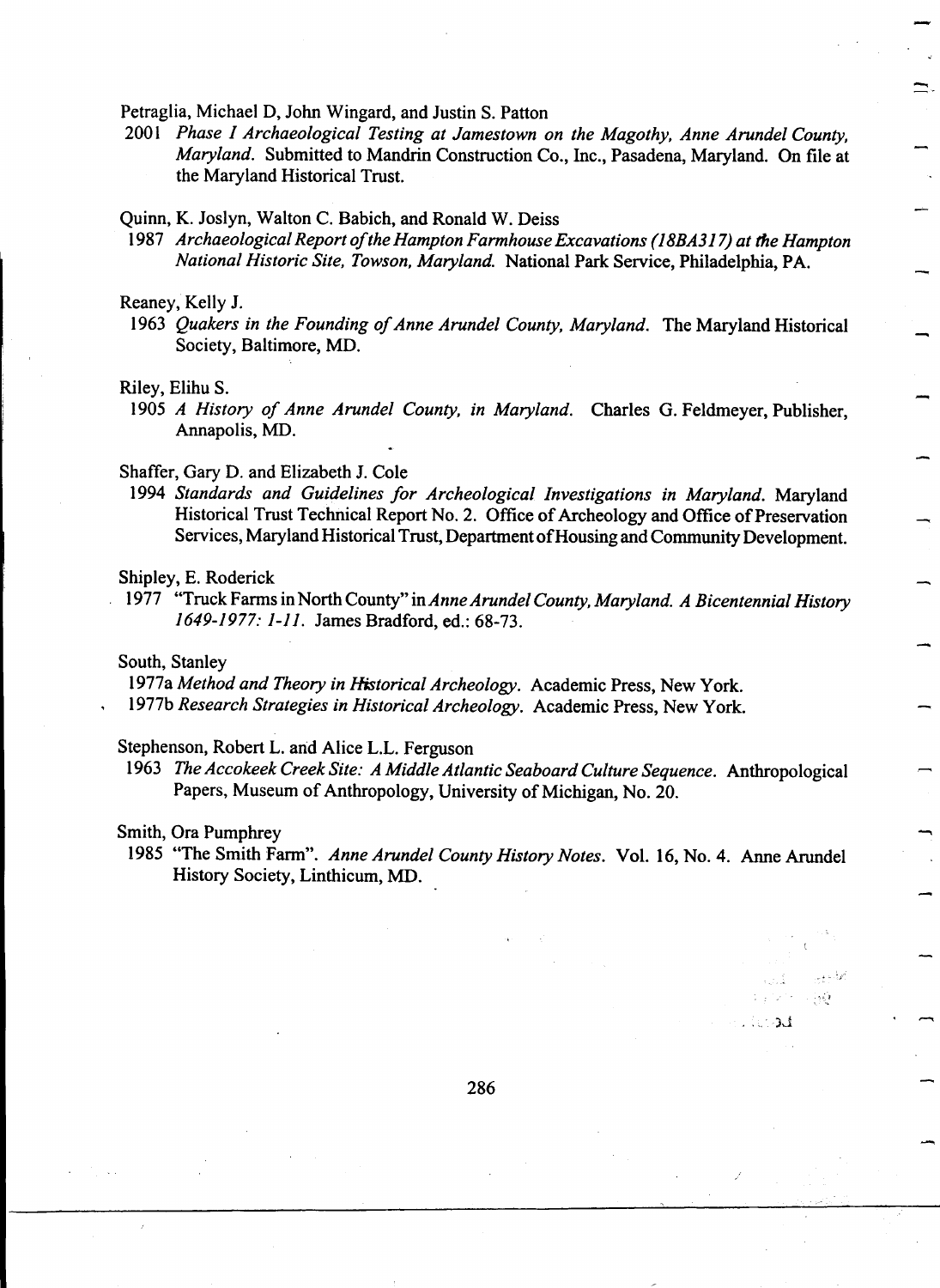Wiser, Vivian

~

i.

rt"  $\mathbb{R} \gg 1$ 

-

-

-

.r-

1969 "Improving Maryland's Agriculture, 1840-1860". Maryland Historical Magazine, A Quarterly. Vol. 64, No.2.

#### Primary Resources

## Anne Arundel County Land Records (AALR). Anne Arundel County Will Book (AA WB). Anne Arundel County Probate Inventories. Anne Arundel County Board of Commissioners Tax Assessments (AABC), 1876-1896, 1911-1918.

1783 Federal Tax Assessment, Anne Arundel County

1798 Federal Tax Assessment, Anne Arundel County

 $\mathbb{Z}^{\mathbb{Z}}$  1850 Federal Agricultural Census, 5<sup>th</sup> District Anne Arundel County MD

1860 Federal Agricultural Census, 5<sup>th</sup> District Anne Arundel County MD

1870 Federal Agricultural Census, 5<sup>th</sup> District Anne Arundel County MD - 1880 Federal Agricultural Census, 5<sup>th</sup> District Anne Arundel County MD

1800 Population Schedules of the Second census of the United States [Maryland] 1810 Population Schedules of the Third census of the United States [Maryland]

1820 Population Schedules of the Second census of the United States [Maryland]

- 1830 Population Schedules of the Second census of the United States [Maryland] 1840 Population Schedules of the Second census of the United States [Maryland]
- 
- 1850 Population Schedules of the Seventh census of the United States [Maryland]
- 1870 Population Schedules of the Ninth census of the United States [Maryland]<br>1860 Population Schedules of the Eighth census of the United States [Maryland]
- Population Schedules of the Eighth census of the United States [Maryland]
- 1870 Population Schedules of the Ninth census of the United States [Maryland]
- 1880 Population Schedules of the Tenth census of the United States [Maryland]<br>1900 Federal Census of Anne Arundel County Maryland Fifth District
- Federal Census of Anne Arundel County, Maryland, Fifth District
- 1910 Population Schedules of the Second census of the United States [Maryland]

#### MAPS REVIEWED

Alexander, J.H.<br> $1838 \text{ A}$ 

Map Showing the Proposed Division of the Counties of Howard and Anne Arundel Counties.

Clark, William B. and George O. Smith

1916 Map of Anne Arundel County Showing the Geological Formations. Maryland CIAIK, WILLIAM B. and George O. Smith<br>1916 *Map of Anne Arundel County Showing the Geological Formation*<br>Geological Survey in co-operation with the U.S. Geological Survey.

- <sup>287</sup>

- "C"C"C", "C"C", "C"C", "C"C", "C"C", "C"C", "C"C", "C"C", "C"C", "C"C", "C"C", "C"C", "C"C", "C"C", "" "C"C"<br>And an an Company company company company company company company company company company company company comp